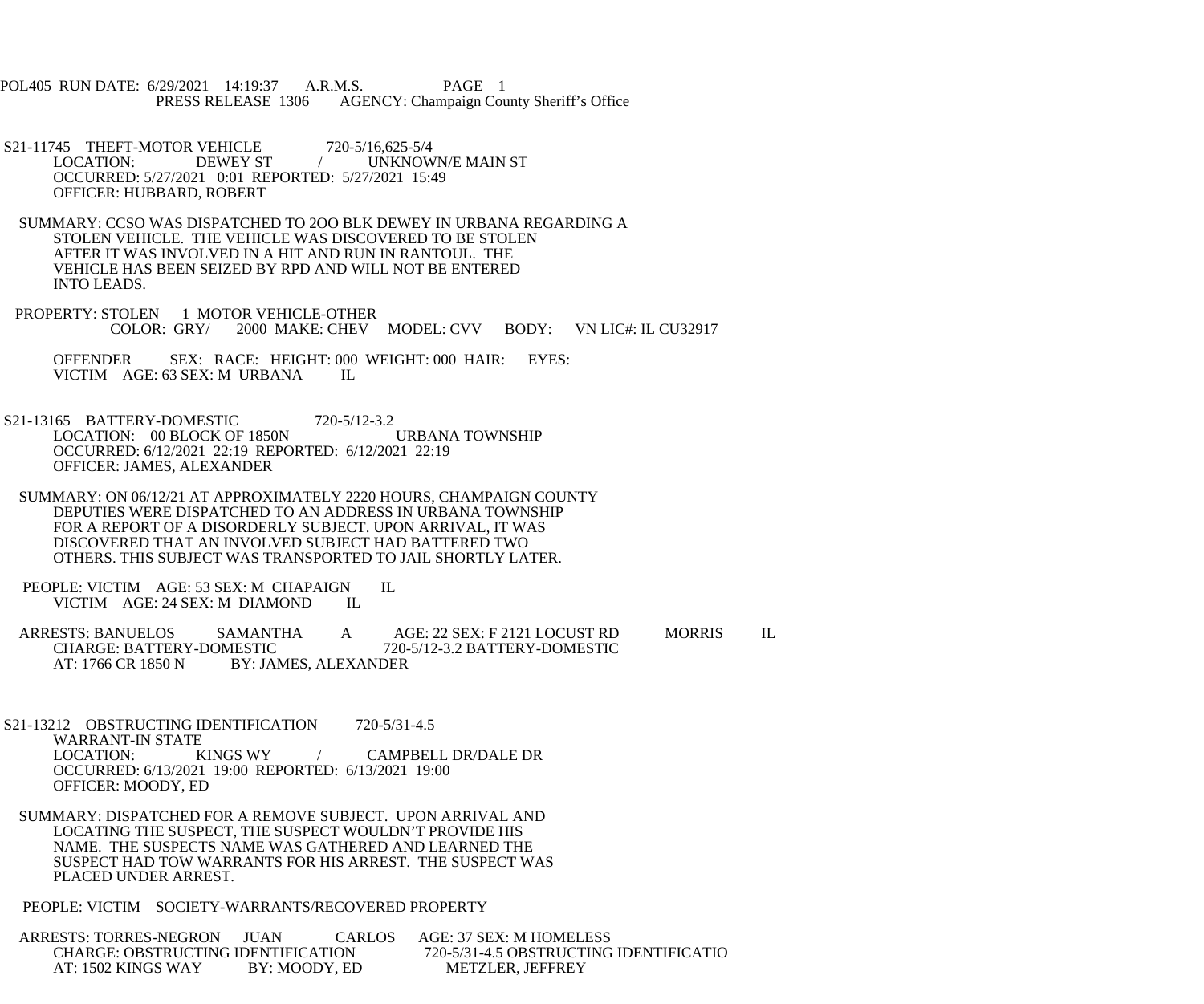POL405 RUN DATE: 6/29/2021 14:19:37 A.R.M.S. PAGE 2<br>PRESS RELEASE 1306 AGENCY: Champaign Cou PRESS AGENCY: Champaign County Sheriff's Office<br>
CARLOS AGE: 37 SEX: M HOMELESS TORRES-NEGRON JUAN CARLOS AGE: 37 SÈX: M HOMELESS<br>CHARGE: WARRANT-IN STATE WARRANT WARRANT-IN STATE CHARGE: WARRANT-IN STATE WARRANT WARRANT-IN S<br>AT: 1502 KINGS WAY BY: MOODY, ED METZLER, JEFFREY AT: 1502 KINGS WAY BY: MOODY, ED TORRES-NEGRON JUAN CARLOS TORRES-NEGRON JUAN CARLOS AGE: 37 SEX: M HOMELESS ATE WARRANT WARRANT-IN STATE<br>BY: MOODY, ED METZLER, JEFFREY AT: 1502 KINGS WAY

- S21-13268 FAILURE TO REDUCE SPEED 625-5/11-601A OPERATE UNINSURED MOTOR VEHICLE 625-5/3-707 SEAT BELT-DRIVER & PASSENGER 625-5/12-603.1<br>DRIVING UNDER INFLUENCE-DRUGS 625-5/11-501A4 DRIVING UNDER INFLUENCE-DRUGS LOCATION: 1000 BLOCK OF BARKER RD S CHAMPAIGN OCCURRED: 6/14/2021 11:25 REPORTED: 6/14/2021 11:27 OFFICER: FOSTER, SUSAN
- SUMMARY: CCSO RESPONDED TO AN ADDRESS IN CHAMPAIGN TOWNSHIP FOR A ROLLOVER ACCIDENT WITH ENTRAPMENT. UPON ARRIVAL THE DRIVER, AND SOLE OCCUPANT, OF THE VEHICLE WAS EXTRACTED. ONCE EXTRICATED, THE DRIVER BECAME COMBATIVE WITH FIRST RESPONDERS AS EMS ATTEMPTED TO RENDER MEDICAL TREATMENT. DURING THE ON SCENE INVESTIGATION NO WITNESSES WERE LOCATED. THE VEHICLE WAS TOWED FROM THE SCENE AND THE DRIVER WAS TRANSPORTED TO CARLE FOUNDATION HOSPITAL.

PEOPLE: VICTIM SOCIETY

ARRESTS: RAY TIMOTHY K AGE: 40 SEX: M 2211 MORNINGSIDE DR ST. JOSEPH IL<br>CHARGE: FAILURE TO REDUCE SPEED 625-5/11-601 FAILURE TO REDUCE SPEED 625-5/11-601 FAILURE TO REDUCE SPEED AT: NB S BARKER RD (1010) BY: FOSTER, SUSAN<br>RAY TIMOTHY K AGE: 40 SEX: N AGE: 40 SEX: M 2211 MORNINGSIDE DR ST. JOSEPH IL<br>DTOR VEHICLE 625-5/3-707 OPERATE UNINSURED MOTOR V CHARGE: OPERATE UNINSURED MOTOR VEHICLE AT: NB S BARKER RD (1010) BY: FOSTER, SUSAN<br>RAY TIMOTHY K AGE: 40 SEX: N RAY TIMOTHY K AGE: 40 SEX: M 2211 MORNINGSIDE DR ST. JOSEPH IL CHARGE: SEAT BELT-DRIVER & PASSEN CHARGE: SEAT BELT-DRIVER & PASSENGER AT: NB S BARKER RD (1010) BY: FOSTER, SUSAN

S21-13271 WARRANT-IN STATE

 LOCATION: MAIN ST E / N WALNUT ST/S VINE S OCCURRED: 6/14/2021 12:00 REPORTED: 6/14/2021 12:05 OFFICER: BIALESCHKI, DOUG

 SUMMARY: I WAS ADVISED WHILE ASSIGNED TO LIGHT DUTY AT CCSO THAT A SUBJECT IN THE LOBBY WANTED TO TURN HIMSELF IN ON AN FTA TRAFFIC WARRANT. THE WARRANT WAS CONFIRMED AND THE SUBJECT WAS ISSUED NTA #07002 WITH A COURT DATE OF 07/02/21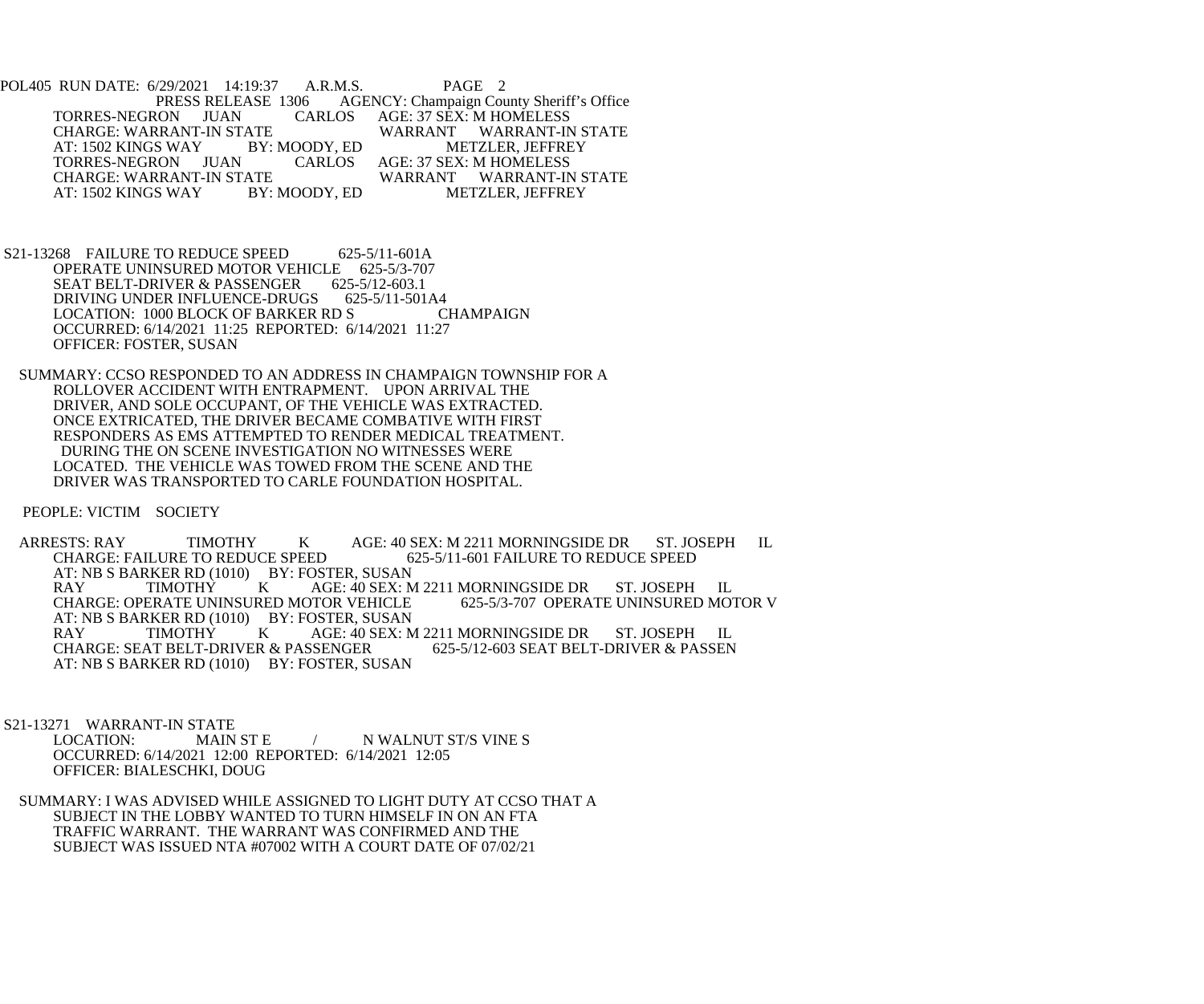POL405 RUN DATE: 6/29/2021 14:19:37 A.R.M.S. PAGE 3<br>PRESS RELEASE 1306 AGENCY: Champaign Cou AGENCY: Champaign County Sheriff's Office

PEOPLE: VICTIM SOCIETY-WARRANTS/RECOVERED PROPERTY

ARRESTS: GRANT DEANDRE D AGE: 28 SEX: M 2415 THORNTON LANSING #4 LANSING IL CHARGE: WARRANT-IN STATE WARRANT WARRANT-IN STATE CHARGE: WARRANT-IN STATE WARRANT WARRANT-IN STATE<br>AT: 204 E MAIN ST BY: BIALESCHKI. DOUG BY: BIALESCHKI, DOUG

S21-13305 BATTERY-DOMESTIC 720-5/12-3.2<br>LOCATION: 2700E / 2000N/1 2000N/1900N OCCURRED: 6/14/2021 20:29 REPORTED: 6/14/2021 20:29 OFFICER: CUMMINGS, MATTHEW

 SUMMARY: ON 6/14/21 AT 2030 HOURS CHAMPAIGN COUNTY SHERIFF DEPUTIES WERE DISPATCHED TO THE 1900 BLOCK OF 2700E RD FOR A REPORT OF A DOMESTIC BATTERY. DEPUTIES INTERVIEWED INVOLVED PARTIES. ONE MALE WAS ARRESTED AND TRANSPORTED TO THE SATELLITE JAIL FOR DOMESTIC BATTERY.

 OFFENDER AGE: 40 SEX: M VICTIM AGE: 26 SEX: F RANTOUL IL

ARRESTS: DURBIN RICHARD MICHAEL AGE: 40 SEX: M 118 FOUNTAIN VALLEY RANTOUL IL CHARGE: BATTERY-DOMESTIC 720-5/12-3.2 BATTERY-DOMESTIC CHARGE: BATTERY-DOMESTIC 720-5/12-3.2 BATTERY-DOMESTIC AT: BY: CUMMINGS, MATTHEW

S21-13392 WARRANT-IN STATE

 LOCATION: 00 BLOCK OF 1500E @ E CENTRAL AV THOMASBORO OCCURRED: 6/15/2021 18:10 REPORTED: 6/15/2021 18:13 OFFICER: CARLSON,CHRISTOPHER T

 SUMMARY: ON 06/15/2021 AT APPROXIMATELY 1813 HOURS A CHAMPAIGN COUNTY SHERIFF DEPUTY INITIATED A SUSPICIOUS VEHICLE STOP ON U.S. RT. 45 AT 2500 N. ON A VEHICLE THAT THE REGISTERED OWNER'S NAME WAS ATTACHED TO AN ARREST WARRANT. CONTACT WAS MADE WITH THE DRIVER WHO WAS FOUND TO HAVE AN ACTIVE WARRANT FOR THEIR ARREST OUT OF CHAMPAIGN COUNTY. THE WARRANT WAS CONFIRMED AND A CHAMPAIGN COUNTY NOTICE TO APPEAR WAS ISSUED IN LIEU OF A CUSTODIAL ARREST. THE DRIVER WAS THEN RELEASED FROM THE STOP.

PEOPLE: VICTIM SOCIETY-WARRANTS/RECOVERED PROPERTY

ARRESTS: HAMRICK TINA L AGE: 55 SEX: F 1805 S ANDERSON URBANA IL<br>CHARGE: WARRANT-IN STATE WARRANT WARRANT-IN STATE WARRANT WARRANT-IN STATE AT: US 45/2500 N BY: CARLSON, CHRISTOPHER T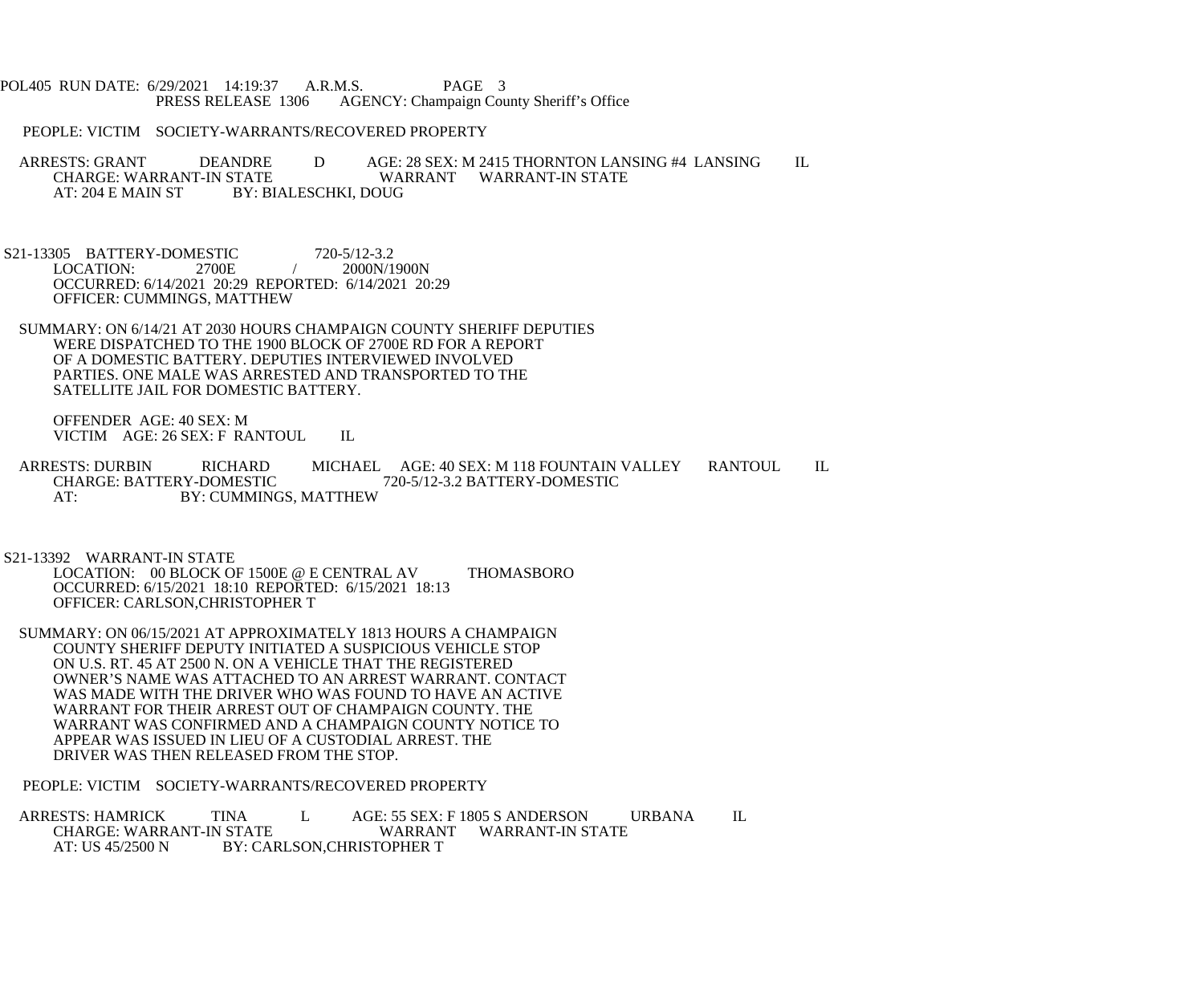POL405 RUN DATE: 6/29/2021 14:19:37 A.R.M.S. PAGE 4<br>PRESS RELEASE 1306 AGENCY: Champaign Cou AGENCY: Champaign County Sheriff's Office

S21-13410 METHAMPHETAMINE-POSSESSION 720-646/60<br>EXPIRED REGISTRATION 625-5/3-413F EXPIRED REGISTRATION CANINE SEARCH VEHICLE<br>LOCATION: CUNNI CUNNINGHAM AV / @ OAKLAND AV OCCURRED: 6/15/2021 21:29 REPORTED: 6/15/2021 21:29 OFFICER: CHRISTENSEN, CORY

 SUMMARY: TRAFFIC STOP INITIATED PURSUANT TO AN IVC VIOLATION IN URBANA IL. STATE CERTIFIED NARCOTIC DETECTION CANINE ALERTED TO THE PRESENCE OF NARCOTICS DURING AN OPEN-AIR EXTERIOR SCREEN OF THE STOPPED VEHICLE. A BAG OF SUSPECTED CRYSTAL METHAMPHETAMINE WAS LOCATED INSIDE OF THE DRIVER'S PURSE. THE DRIVER ADMITTED THE SUBSTANCE INSIDE OF THE BAG WAS METHAMPHETAMINE. THE DRIVER WAS ISSUED A STATE NTA FOR POSSESSION OF METHAMPHETAMINE.

 PEOPLE: VICTIM SOCIETY OFFENDER AGE: 50 SEX: F

ARRESTS: PUMPHREY JEAN ANN AGE: 50 SEX: F 1010 E KERR AVE #108 URBANA IL CHARGE: METHAMPHETAMINE-POSSESSIO CHARGE: METHAMPHETAMINE-POSSESSION AT: CUNNINGHAM AV/OAKLAND AV BY: CHRISTENSEN, CORY

 S21-13423 WARRANT-IN STATE LOCATION: 00 BLOCK OF CUNNINGHAM N URBANA OCCURRED: 6/16/2021 0:13 REPORTED: 6/16/2021 0:13 OFFICER: CHRISTENSEN, CORY

 SUMMARY: FEMALE ISSUED A STATE NTA IN REGARD TO THREE ACTIVE CHAMPAIGN COUNTY FTA TRAFFIC WARRANTS AT THE MOTEL 6 IN URBANA TWP.

PEOPLE: VICTIM SOCIETY-WARRANTS/RECOVERED PROPERTY

ARRESTS: TOWNSEND KRYSTLE J AGE: 35 SEX: F 5524 39TH AVE KENOSHA WI CHARGE: WARRANT-IN STATE WARRANT WARRANT-IN STATE AT: 1906 N CUNNINGHAM AVE BY: CHRISTENSEN, CORY

S21-13527 HIT AND RUN RETAIN - HISTORICAL CONSPIRE<br>OPERATE UNINSURED MOTOR VEHICLE 625-5/3-707 CONSPIRE OPERATE UNINSURED MOTOR VEHICLE 625-5/3-707<br>LOCATION: SPRINGFIELD AV W / S DUI S DUNCAN RD/FIELDSTO OCCURRED: 6/16/2021 6:30 REPORTED: 6/16/2021 19:18 OFFICER: WELDON, MATTHEW

 SUMMARY: DISPATCHED TO A CHAMPAIGN TOWNSHIP ADDRESS IN REFERENCE TO A HIT AND RUN VEHICLE ACCIDENT. THE VICTIM VEHICLE WAS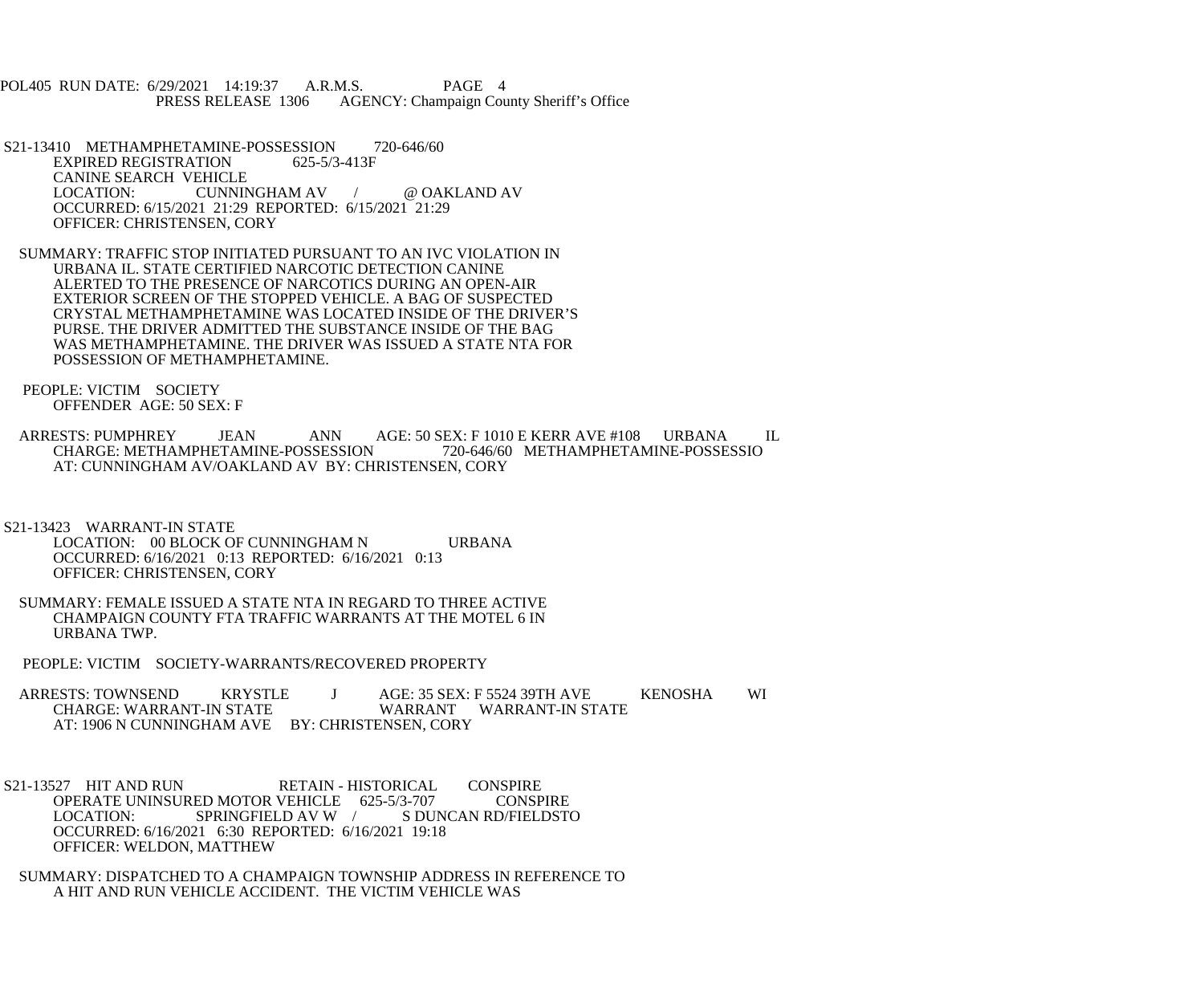POL405 RUN DATE: 6/29/2021 14:19:37 A.R.M.S. PAGE 5<br>PRESS RELEASE 1306 AGENCY: Champaign Cou AGENCY: Champaign County Sheriff's Office STRUCK WHILE PARKED AND UNATTENDED IN THE PARKING LOT. THE SUSPECT WAS LATER LOCATED AND ISSUED CITATIONS.

PROPERTY: DAMAGED 1 AUTO<br>COLOR: BLK/ 201 2014 MAKE: FORD MODEL: FOC BODY: PC LIC#: IL AY38561

 PEOPLE: VICTIM SOCIETY VICTIM AGE: 38 SEX: M CHAMPAIGN IL

ARRESTS: RAMOS VERONICA AGE: 31 SEX: F 10 BLUE SPRUCE CHAMPAIGN IL CHARGE: HIT AND RUN RETAIN - HIS HIT AND RUN AT: 3310 W SPRINGFIELD AVE BY: WELDON, MATTHEW<br>RAMOS VERONICA AGE: 31 SEX: F 10 BI AGE: 31 SEX: F 10 BLUE SPRUCE CHAMPAIGN IL<br>
TOR VEHICLE 625-5/3-707 OPERATE UNINSURED MOTOR V CHARGE: OPERATE UNINSURED MOTOR VEHICLE AT: 3310 W SPRINGFIELD AVE BY: WELDON, MATTHEW

S21-13568 METHAMPHETAMINE-POSSESSION 720-646/60<br>LOCATION: 00 BLOCK OF MAIN ST E URBANA LOCATION: 00 BLOCK OF MAIN ST E OCCURRED: 6/17/2021 9:30 REPORTED: 6/17/2021 9:30 OFFICER: WHITE, ZAC

SUMMARY: POSSESSION OF METH IN THE COURTHOUSE.

PEOPLE: VICTIM SOCIETY

ARRESTS: ZORN KATIE L AGE: 29 SEX: F 16 APRICOT CHAMPAIGN IL CHARGE: METHAMPHETAMINE-POSSESSION 720-646/60 METHAMPHETAMINE-POSSESSIO CHARGE: METHAMPHETAMINE-POSSESSION AT: 101 E MAIN ST URBANA BY: WHITE, ZAC

S21-13613 BATTERY-DOMESTIC 720-5/12-3.2<br>LOCATION: LAKE OF THE WOODS RD/ LAKE OF THE WOODS RD/ No Cross Streets Fou OCCURRED: 6/17/2021 16:16 REPORTED: 6/17/2021 16:16 OFFICER: REIFSTECK, JONATHAN

 SUMMARY: DISPATCHED TO A DOMESTIC BETWEEN THE SUSPECT AND THE VICTIM. THERE WERE NO INJURIES. THE SUSPECT AND THE VICTIM ARE IN A DATING RELATIONSHIP. THEY ALSO RESIDE TOGETHER. NO ARREST(S) WERE MADE BASED ON THE TOTALITY OF THE CIRCUMSTANCES.

 OFFENDER AGE: 21 SEX: F OFFENDER AGE: 25 SEX: M VICTIM AGE: 21 SEX: F CHAMPAIGN IL<br>VICTIM AGE: 25 SEX: M CHAMPAIGN IL VICTIM AGE: 25 SEX: M CHAMPAIGN

S21-13678 CRIMINAL DAMAGE TO PROPERTY 720-5/21-1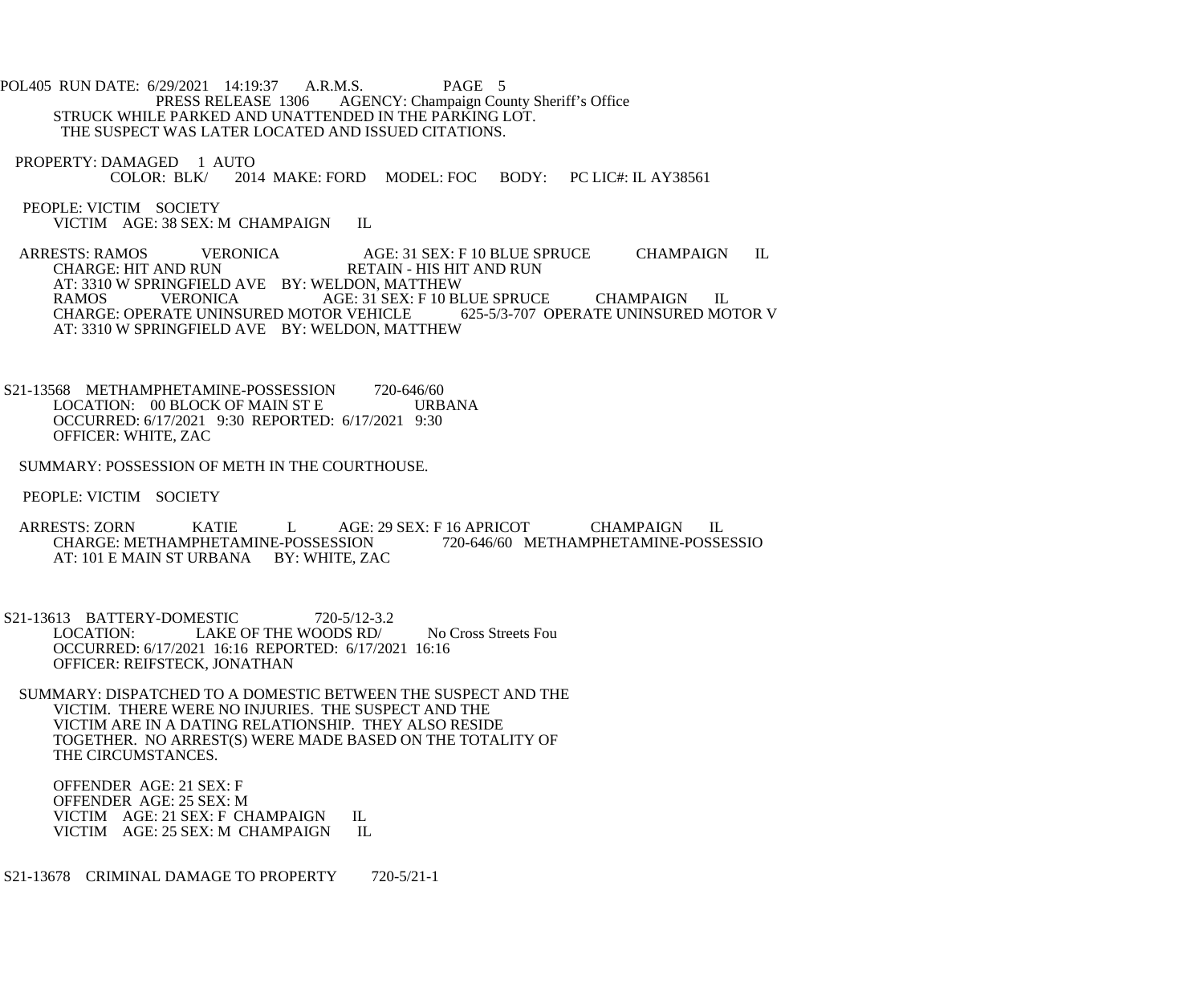POL405 RUN DATE: 6/29/2021 14:19:37 A.R.M.S. PAGE 6<br>PRESS RELEASE 1306 AGENCY: Champaign Cou AGENCY: Champaign County Sheriff's Office LOCATION: DROPSEED DR / TICKSEED AV/CHICORY OCCURRED: 6/17/2021 8:00 REPORTED: 6/18/2021 9:15 OFFICER: BOLT, GAGE

 SUMMARY: ON 6/18/21 AT APPROXIMATELY 0915 HOURS DEPUTIES RESPONDED TO THE REPORT OF A CRIMINAL DAMAGE AT A RESIDENCE IN THE VILLAGE OF SAVOY. DEPUTIES FOUND THAT TWO SAPLINGS HAD BEEN CUT. NO SUSPECT INFORMATION WAS FOUND.

PROPERTY: DAMAGED 1 PLANT-TREE/SHRUBS/FLOWER

DAMAGED 1 PLANT-TREE/SHRUBS/FLOWER

 OFFENDER SEX: RACE: HEIGHT: 000 WEIGHT: 000 HAIR: EYES: VICTIM AGE: 44 SEX: F SAVOY IL

- S21-13725 THEFT-MOTOR VEHICLE 720-5/16,625-5/4<br>BURGLARY 720-5/19-1 **BURGLARY**  LOCATION: 00 BLOCK OF CUNNINGHAM AVE N URBANA OCCURRED: 6/17/2021 8:00 REPORTED: 6/18/2021 19:21 OFFICER: CHRISTENSEN, CORY
	- SUMMARY: STOLEN VEHICLE REPORT TAKEN IN SOMER TWP. VICTIM DISCOVERED HER JEEP STOLEN FROM THE INTERIOR OF A STEEL METAL BARN.
- PROPERTY: STOLEN 1 MOTOR VEHICLE-OTHER

DAMAGED BUILDING-STRUCTURE

OFFENDER SEX: RACE: HEIGHT: 000 WEIGHT: 000 HAIR: EYES: VICTIM AGE: 41 SEX: F PAXTON IL VICTIM AGE: 41 SEX: F PAXTON IL<br>VICTIM AGE: 44 SEX: M PAXTON IL VICTIM AGE: 44 SEX: M PAXTON VICTIM ILLINI FIRE SERVICE, LLC URBANA IL

S21-13859 WARRANT-IN STATE<br>LOCATION: DUNLAP AV S

/ JONES DR/AIRPORT RD, OCCURRED: 6/20/2021 13:46 REPORTED: 6/20/2021 13:47 OFFICER: GABRA, KEROLOS

 SUMMARY: THE OFFENDER WAS LOCATED NEAR A BUSINESS AND DETERMINED TO HAVE TWO CHAMPAIGN COUNTY WARRANTS. THE OFFENDER WAS ARRESTED AND TRANSPORTED TO THE CHAMPAIGN COUNTY JAIL.

PEOPLE: VICTIM SOCIETY-WARRANTS/RECOVERED PROPERTY

ARRESTS: WATSON DUSTIN MIKEL AGE: 31 SEX: M HOMELESS<br>CHARGE: WARRANT-IN STATE WARRANT WARRANT-IN CHARGE: WARRANT-IN STATE WARRANT WARRANT-IN STATE<br>AT: 501 S DUNLAP AVE BY: GABRA. KEROLOS AT: 501 S DUNLAP AVE BY: GABRA, KEROLOS<br>WATSON DUSTIN MIKEL AGE: 31 SE MIKEL AGE: 31 SEX: M HOMELESS<br>E WARRANT WARRANT-IN STATE CHARGE: WARRANT-IN STATE WARRANT<br>AT: 501 S DUNLAP AVE BY: GABRA, KEROLOS AT: 501 S DUNLAP AVE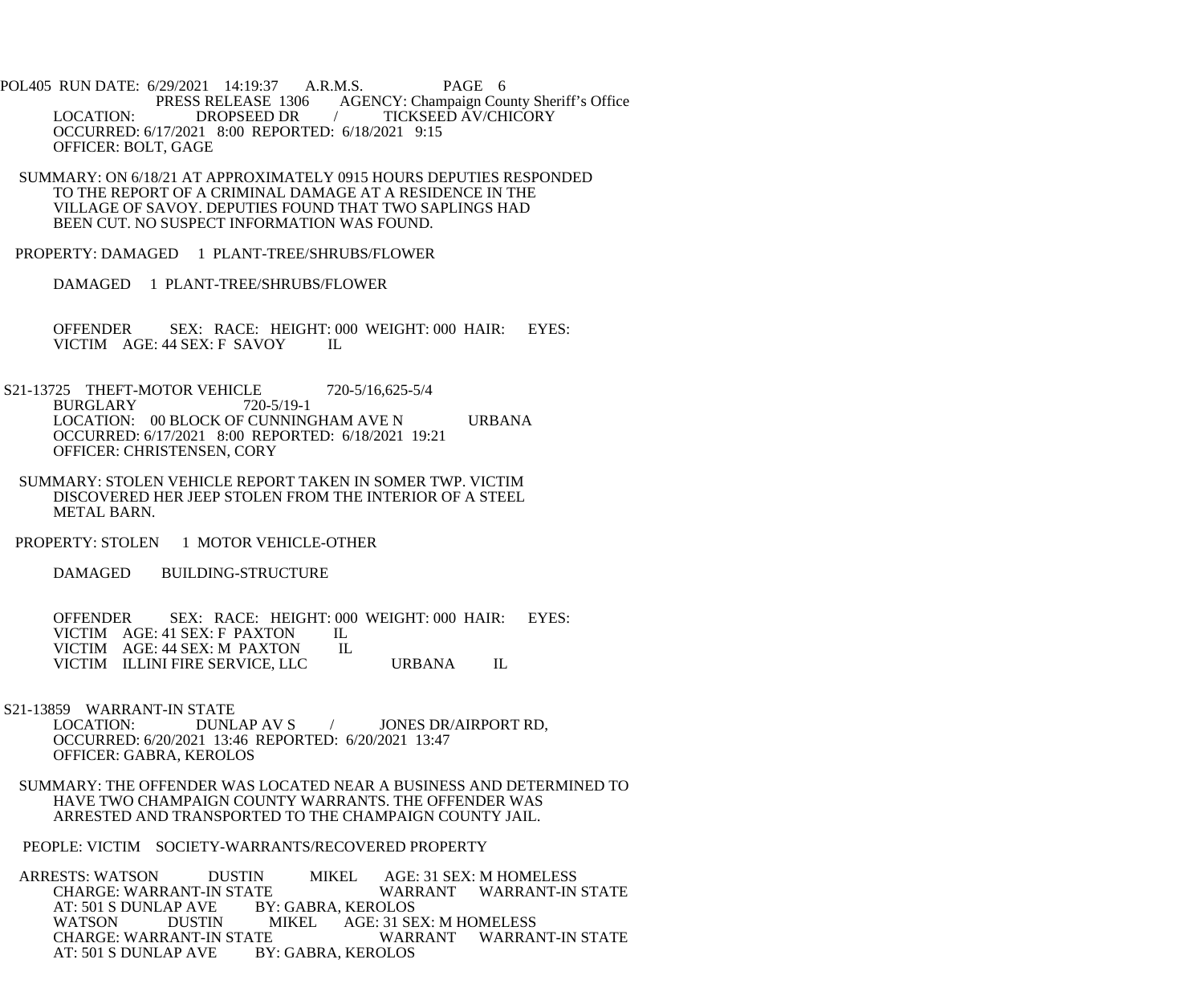POL405 RUN DATE: 6/29/2021 14:19:37 A.R.M.S. PAGE 7<br>PRESS RELEASE 1306 AGENCY: Champaign Cou E 1306 AGENCY: Champaign County Sheriff's Office<br>MIKEL AGE: 31 SEX: M HOMELESS WATSON DUSTIN MIKEL AGE: 31 SEX: M HOMELESS<br>CHARGE: WARRANT-IN STATE WARRANT WARRANT-IN STATE CHARGE: WARRANT-IN STATE WARI<br>AT: 501 S DUNLAP AVE BY: GABRA, KEROLOS AT: 501 S DUNLAP AVE

S21-13905 WARRANT-IN STATE<br>LOCATION: BLOO BLOOMINGTON RD / N HIGHLAND AV/N PROS OCCURRED: 6/21/2021 2:10 REPORTED: 6/21/2021 2:13 OFFICER: CARLSON,CHRISTOPHER T

 SUMMARY: ON 06/21/2021 AT APPROXIMATELY 0210 HOURS, CHAMPAIGN COUNTY SHERIFF DEPUTIES WERE NOTIFIED OF A WANTED SUBJECT BEING PRESENT AT A GAS STATION IN THE 900 BLOCK OF BLOOMINGTON RD. IN CHAMPAIGN, IL. UPON ARRIVAL, DEPUTIES POSITIVELY IDENTIFIED THE WANTED SUBJECT WHILE HE WAS ATTEMPTING TO FLEE FROM THE EAST SIDE OF THE GAS STATION. THE WANTED SUBJECT HID IN BUSHES ON THE EAST SIDE OF THE PARKING LOT WHERE HE WAS ULTIMATELY APPREHENDED BY DEPUTIES ON SCENE. THE WANTED SUBJECT WAS PLACED UNDER ARREST AND TRANSPORTED TO THE CHAMPAIGN COUNTY SATELLITE JAIL ON TWO OUTSTANDING FELONY WARRANTS AND ONE OUTSTANDING MISDEMEANOR WARRANT WITHOUT INCIDENT.

PEOPLE: VICTIM SOCIETY-WARRANTS/RECOVERED PROPERTY

ARRESTS: WICK STEVEN JOSEPH AGE: 58 SEX: M HOMELESS URBANA IL CHARGE: WARRANT WARRANT WARRANT-IN STATE CHARGE: WARRANT-IN STATE WARRANT WARRANT-IN STATE AT: BLOOMINGTON RD/PROSPECT BY: CARLSON,CHRISTOPHER T<br>WICK STEVEN JOSEPH AGE: 58 SEX: M HOMELESS JOSEPH AGE: 58 SEX: M HOMELESS URBANA IL<br>TE WARRANT WARRANT-IN STATE CHARGE: WARRANT-IN STATE AT: BLOOMINGTON RD/PROSPECT BY: CARLSON,CHRISTOPHER T WICK STEVEN JOSEPH AGE: 58 SEX: M HOMELESS URBANA IL CHARGE: WARRANT-IN STATE WARRANT WARRANT-IN STATE AT: BLOOMINGTON RD/PROSPECT BY: CARLSON,CHRISTOPHER T

S21-14043 THEFT-MOTOR VEHICLE 720-5/16,625-5/4<br>LOCATION: HAMILTON AV / JEFFER / JEFFERSON DR/BETSY R OCCURRED: 6/22/2021 1:00 REPORTED: 6/22/2021 11:01 OFFICER: BEASLEY, CHAD

 SUMMARY: RESPONDED TO AN ADDREESS IN URBANA, IL FOR REPORT OF A STOLEN VEHICLE. UPON ARRIVAL, RP ADVISED SOMETIME BETWEEN 0100HRS AND 1030HRS ON 06/22/21, UNKNOWN SUSPECT(S) ENTERED HER UNLOCKED GARAGE, STEALING HER 2020 KIA FORTE. RP SAID THE GARAGE DOOR WAS DISENGAGED FROM THE MOTOR AND THE SUSPECT(S) PUSHED THE GARAGE DOOR OPEN. RP ADVISED SHE ACCIDENTALLY LEFT THE VEHICLES KEY-FOB IN